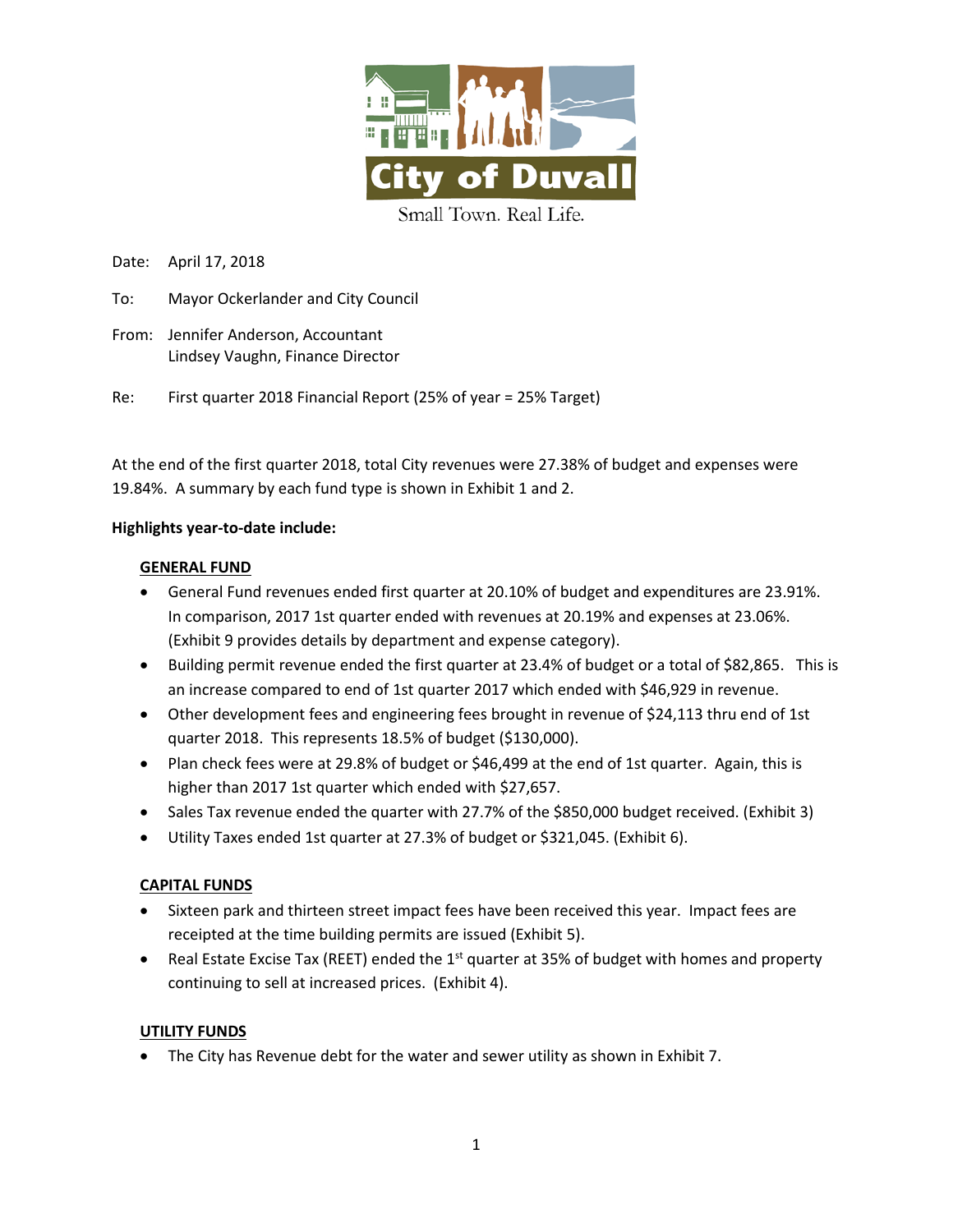## **ALL FUNDS**

- Interest on Investments revenue ended the 1st quarter at \$27,451. This is 30.3% of the 2018 budget, \$90,585.
- Reserve fund balances are being met (Exhibit 8).

Please feel free to contact me if you have any questions, 425-939-8068.

|                           | 2018                | 2018                          | 2018                                         | <b>YTD 2018</b> | %               |        |
|---------------------------|---------------------|-------------------------------|----------------------------------------------|-----------------|-----------------|--------|
| <b>Fund Types</b>         | <b>Total Budget</b> | Begin. Fund<br><b>Balance</b> | <b>Total Budget Less</b><br>Begin. Fund Bal. | <b>Revenues</b> | <b>Received</b> | Target |
| General Fund              | 6,994,585           | 1,783,257                     | 5,211,328                                    | 1,009,732       | 19.38%          | >25%   |
| Contingency Fund          | 230,167             | 228,867                       | 1,300                                        | 426             | 32.78%          | >25%   |
| Special Revenue Funds     | 1,008,181           | 154,046                       | 854,135                                      | 96,636          | 11.31%          | >25%   |
| Debt Service              | 496,542             | 19,865                        | 476,677                                      | 119,169         | 25.00%          | >25%   |
| Capital Project Funds     | 6,241,168           | 3,819,302                     | 2,421,866                                    | 884,411         | 36.52%          | >25%   |
| Utility Funds             | 13,425,630          | 6,737,927                     | 6,687,703                                    | 2,190,436       | 32.75%          | >25%   |
| Bond Redemption & Reserve | 425,275             | 283,500                       | 141,775                                      | 35,238          | 24.85%          | >25%   |
| Internal Service Funds    | 1,269,814           | 789,870                       | 479,944                                      | 120,097         | 25.02%          | >25%   |
| Totals                    | \$30,091,361        | 13,816,633                    | 16,274,728<br>S                              | 4,456,146       | 27.38%          | >25%   |

## **EXHIBIT 1: Budget to Actual Revenues thru March 31, 2018 – all funds**

Total revenues are slightly above the target of 25% or higher.

# **2018 2018 2018 YTD 2018 % Fund Types Total Budget Budget Ending Fund Balance Total Budget less End. Fund Bal. Expenditures Expended Target** General Fund 6,994,585 1,707,481 5,287,104 1,251,165 23.66% <25% Contingency Fund 230,167 230,167 230,167 230,167 230,167 230,167 230,167 230,167 230,167 230,167 230,167 230,167 230,167 230,167 230,167 230,167 230,167 230,167 230,167 230,167 230,167 230,167 230,167 230,167 230,167 230, Special Revenue Funds 1,008,181 129,177 879,004 162,823 18.52% 25% Debt Service 496,542 19,866 | 476,677 - 0.00% <u><25</u>% Capital Project Funds 6,241,168 3,506,551 2,734,617 567,877 20.77%  $\frac{\langle 25 \rangle}{2}$ Utility Funds 13,425,630 7,293,780 6,131,850 1,072,150 17.48%  $\frac{\langle 25 \rangle}{\langle 15 \rangle}$ Bond Redemption & Reserve 425,275 285,500 139,775 100 0.07%  $\leq 25\%$ Internal Service Funds 1,269,814 705,448 564,366 161,947 28.70% <25% Totals \$ 30,091,361 \$ 13,877,969 **\$ 16,213,392 \$ 3,216,061 19.84%** <25%

# **EXHIBIT 2: Budget to Actual Expenditures thru March 31, 2018 – all funds**

Expenditures are below the 25% target at the end of the  $1<sup>st</sup>$  quarter.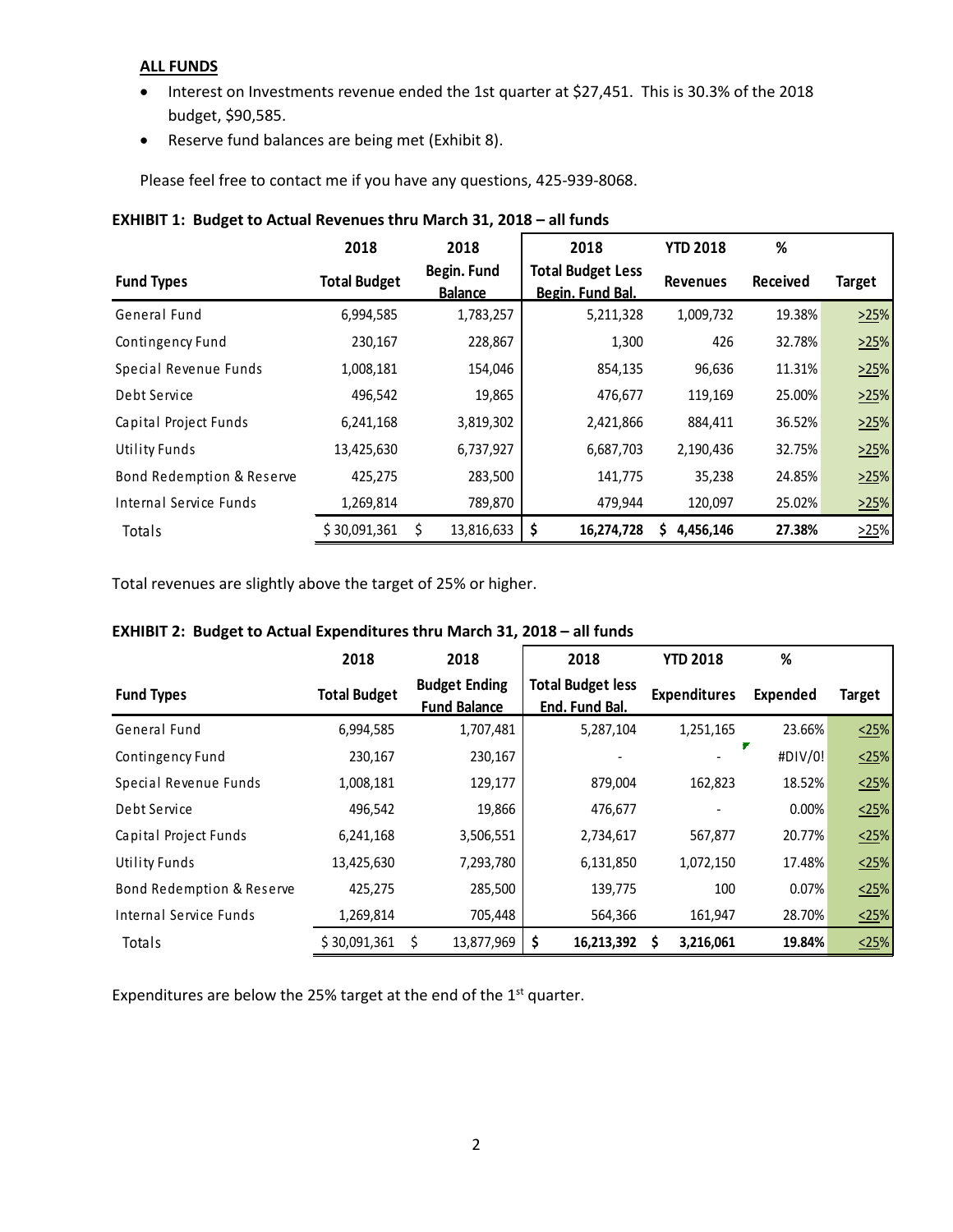

Sales tax ended the 1<sup>st</sup> quarter at 27.7% of our \$850,000,000 budget and is 1.5% higher than first quarter 2017 sales tax revenues.



## **EXHIBIT 4: REET**

Real Estate Excise Tax Revenues (REET) were at 35% of the 2018 budget (\$400,000) at the end of the quarter. These funds are primarily for capital improvements.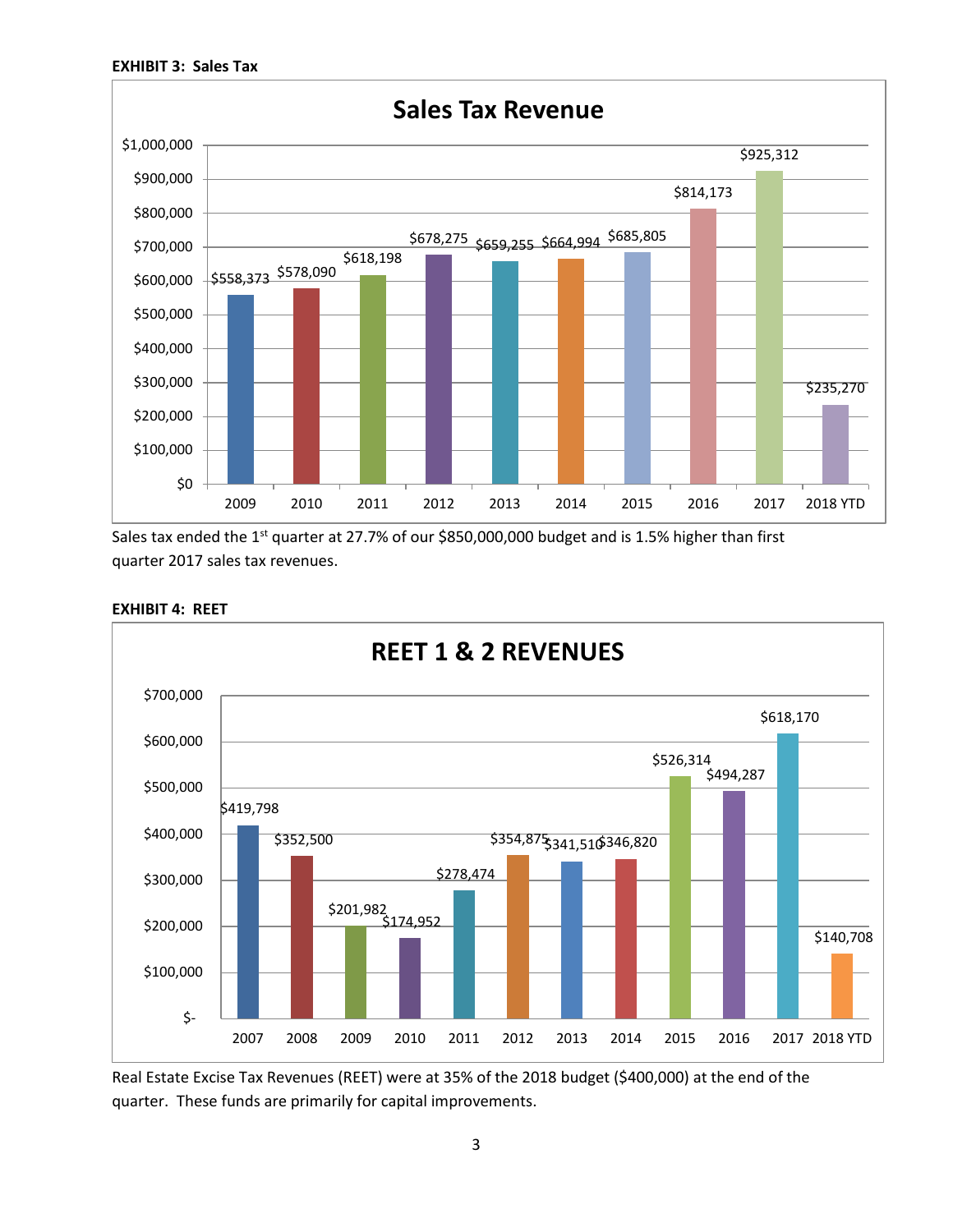

The City has collected 16 park impact fees, or 27.2% of budget (\$446,215), thru March 31, 2018. Park impact fees are restricted for park capital improvements.



The City has collected 13 street impact fees, or 21.3% of budget (\$499,163), thru March 31, 2018. Street impact fees are restricted for transportation capital improvements.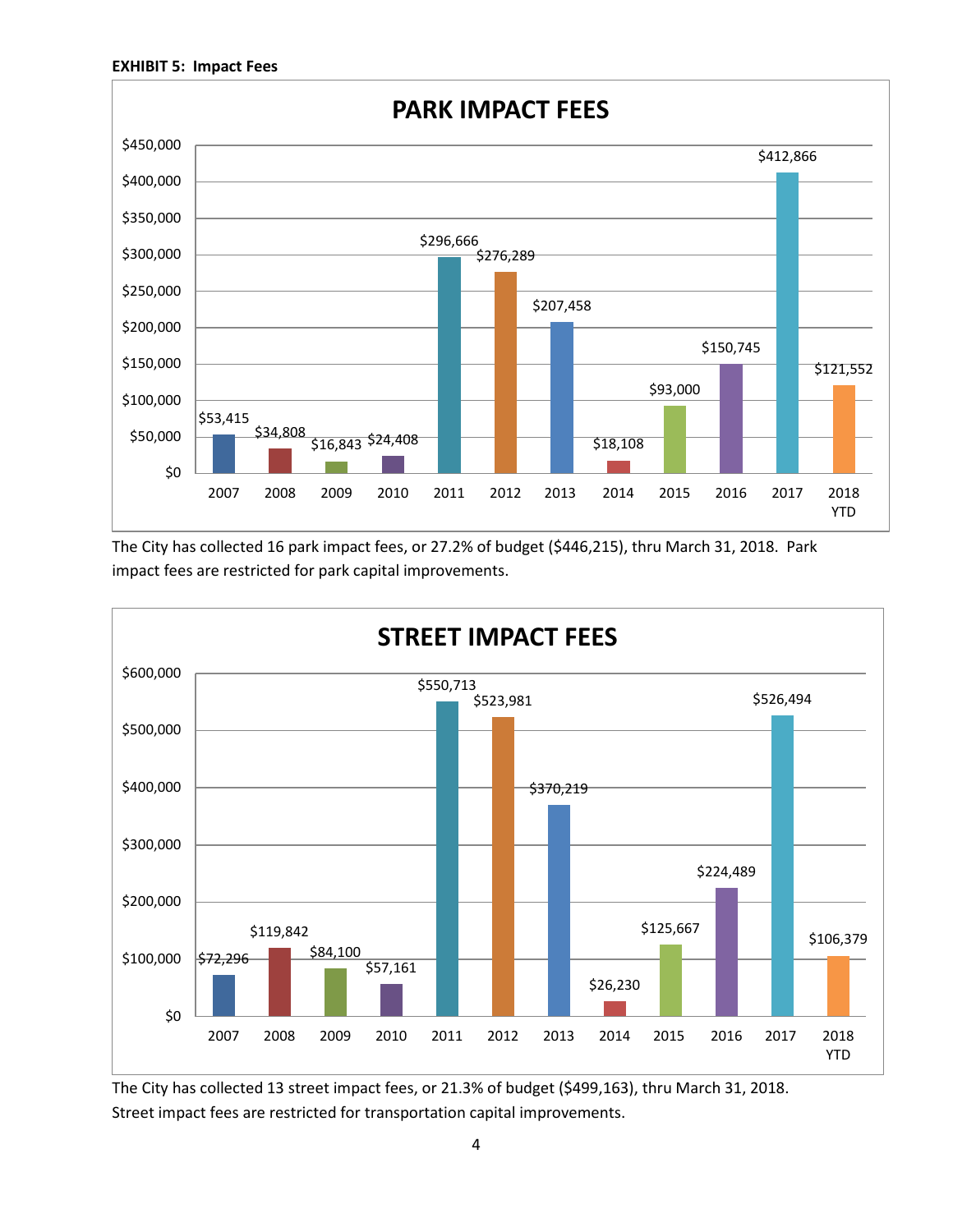#### **EXHIBIT 6: Utility Taxes**



At the end of the first quarter, utility taxes are at 27.3% of budget (\$1,174,200). Utility tax revenues are from electric, gas, telephone, garbage, cable, and the city's water, sewer, and storm drain utilities.

| EXHIBIT 7:  Debt                          |                  |
|-------------------------------------------|------------------|
| <b>General Obligation Debt</b>            | <b>Principal</b> |
| Big Rock Ball Field                       | 1,630,000        |
| Main Street Project                       | 2,855,000        |
| <b>Total General Obligation Debt</b><br>S | 4,485,000        |
| *1st GO Debt Payment was on 12/1/2017     |                  |
| <b>Utility Revenue Debt</b>               | Principal        |
| Sewer Bonds                               | 135,000          |
|                                           |                  |

# SRF WWTP Loan 2,459,633 **Total Revenue Debt \$ 2,594,633**

The City issued \$4,865,000 in Limited-Term General Obligation (LTGO) debt on February 22, 2017. The utilities have outstanding loans and revenue bonds as shown above. Duvall has bond reserves set aside which are in compliance with bond covenants.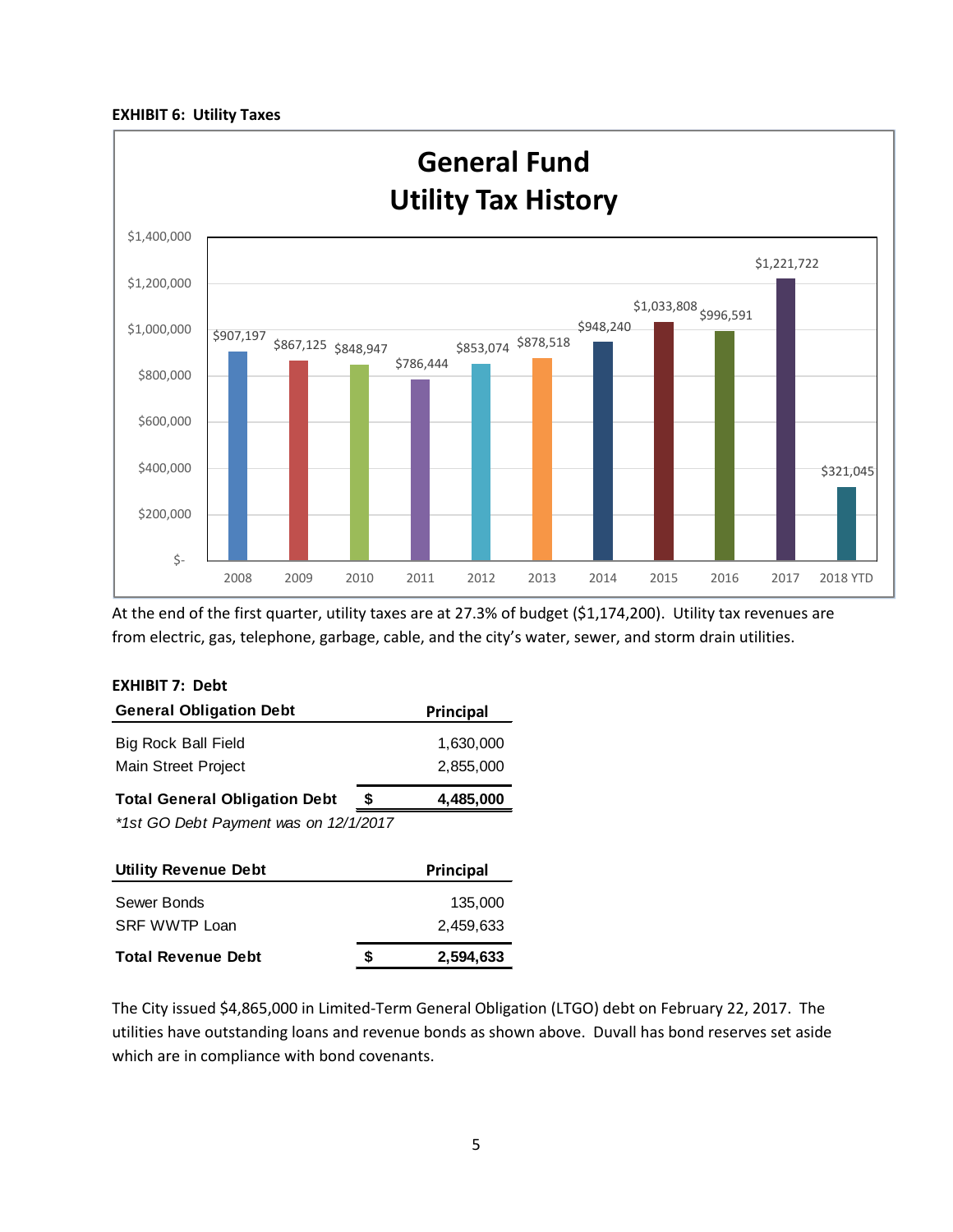## **EXHBIT 8: Fund Balance Reserves**

|                | <b>Total Restricted Funds</b> | 3,465,356 |                                                      |
|----------------|-------------------------------|-----------|------------------------------------------------------|
|                | 503 Insurance Deductible      | 13,200    | Insurance Liability                                  |
|                | 501 Equipment Fund            |           | 200,000 Established by City Council                  |
|                | 411 Utility Bond Debt Reserve |           | 159,000 Per Bond Ordinance and Covenants             |
|                | 404 Storm Drain               |           | 291,950 Established by City Council, Increase by CPI |
|                | 402 Sewer Utility, DOE Loan   |           | 335,000 Annual Loan Amount                           |
|                | 402 Sewer Utility             |           | 934,236 Established by City Council, Increase by CPI |
|                | 401 Water Utility             |           | 700,677 Established by City Council, Increase by CPI |
| $\blacksquare$ | 002 Contingency               |           | 228,867 Maximum allowed is 37.5% of Assessed Value   |
| ₽              | 001 Disaster Relief           |           | 25,000 Established by City Council                   |
| ▛              | 001 General Fund              | \$        | 577,426 17% of operating budget, plus misc reserves  |

- Reserve balances are being met.
- The City has a total of \$15,028,329.93 on hand.
	- o Additional information may be found in the first quarter investment report.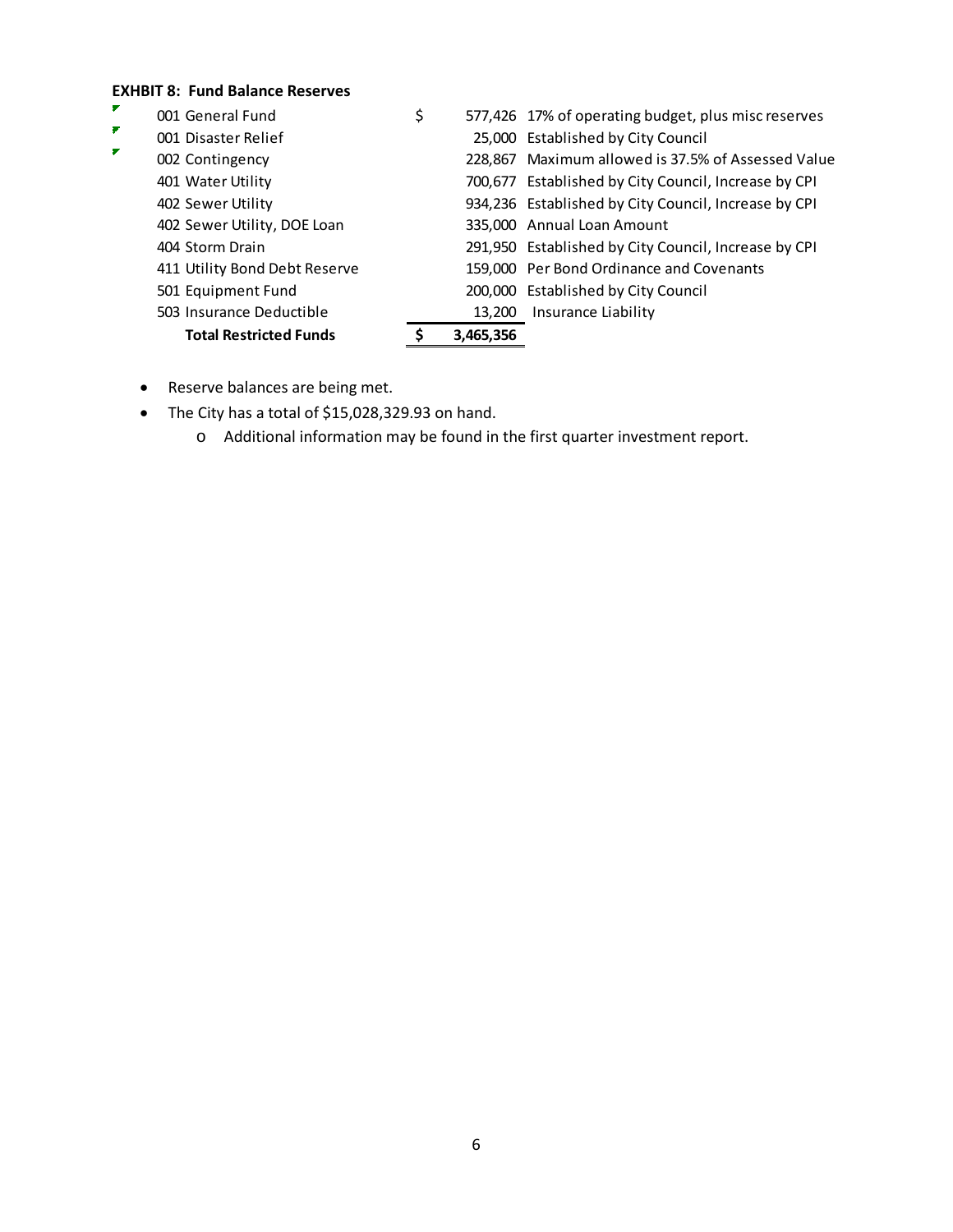| Target $\geq$ 25%<br><b>YTD%</b><br>2017<br><b>YTD</b><br><b>Collected</b><br>2018 Budget<br>Comparison<br>\$<br>\$<br>1,783,256.52<br>1,783,256.52<br>100.00%<br>100.00%<br>17.65%<br>18.93%<br>3,733,706.00<br>659,148.24<br>Taxes<br>605,425.00<br>148,772.15<br>24.57%<br>23.20%<br>226,150.00<br>47,534.17<br>21.02%<br>21.05%<br>340,810.00<br>75,889.91<br>22.27%<br>24.17%<br>27.73%<br>53,400.00<br>14,685.90<br>27.50%<br>96,855.00<br>25,016.60<br>25.83%<br>20.72%<br>38,684.84<br>24.96%<br>24.95%<br>154,982.00<br>\$<br>\$<br>5,211,328.00<br>1,009,731.81<br><b>TOTAL OPERATING REVENUE:</b><br>19.38%<br>20.10%<br>\$<br>6,994,584.52<br>\$<br>39.93%<br>36.23%<br>2,792,988.33<br>Target $<$ 25%<br><b>YTD%</b><br>2017<br>Comparison<br>2018 Budget<br><b>YTD</b><br><b>Spent</b><br>\$<br>\$<br>93,770.00<br>41,208.79<br>43.95%<br>39.12%<br>220,931.00<br>46,012.56<br>20.83%<br>24.75%<br>32,000.00<br>5,059.87<br>15.81%<br>0.00%<br>313,840.00<br>79,958.06<br>25.48%<br>30.69%<br>486,683.00<br>79,036.32<br>16.24%<br>18.63%<br>207,981.00<br>49,697.76<br>23.90%<br>21.76%<br>2,588,882.00<br>615,799.04<br>23.79%<br>22.94%<br>47,500.00<br>9,500.00<br>20.00%<br>0.00%<br>197.92<br>0.78%<br>25,300.00<br>$-2.89%$<br>15,923.00<br>14.10%<br>17.92%<br>2,244.94<br>80,524.11<br>25.20%<br>319,495.00<br>22.69%<br>4.65%<br>13.87%<br>44,200.00<br>2,054.00<br>6,000.00<br>0.00%<br>0.00%<br>202,827.50<br>53,775.27<br>26.51%<br>15.84%<br>4,850.00<br>0.00%<br>30.93%<br>676.921.00<br>186.096.04<br>27.49%<br>31.81%<br>\$<br>\$<br>1,251,164.68<br>5,287,103.50<br><b>TOTAL OPERATING EXPENSES</b><br>23.91%<br>23.66%<br>0.00%<br>\$<br>\$<br>0.00%<br>1,707,481.02<br>\$<br><b>TOTAL BUDGET</b><br>\$<br>1,251,164.68<br>17.89%<br>6,994,584.52<br>19.54%<br><b>YTD%</b><br>2017<br><b>YTD</b><br>2018 Budget<br><b>Spent</b><br>Comparison<br>2,333,111.00<br>\$<br>559,650.90<br>23.99%<br>\$<br>24.89%<br>957,767.00<br>234,591.12<br>24.49%<br>21.94%<br>109,834.00<br>25,702.96<br>23.40%<br>12.37%<br>369,404.62<br>1,506,696.50<br>24.52%<br>26.17%<br>350,695.00<br>61,815.08<br>17.63%<br>17.80%<br>29,000.00<br>0.00%<br>0.00%<br>\$<br>1,251,164.68<br>\$<br>5,287,103.50<br><b>TOTAL OPERATING EXPENSES</b><br>23.66%<br>23.91%<br>0.00%<br>\$<br>0.00%<br>1,707,481.02 | <b>EXHIBIT 9:</b>                     |                    |                    |  |
|------------------------------------------------------------------------------------------------------------------------------------------------------------------------------------------------------------------------------------------------------------------------------------------------------------------------------------------------------------------------------------------------------------------------------------------------------------------------------------------------------------------------------------------------------------------------------------------------------------------------------------------------------------------------------------------------------------------------------------------------------------------------------------------------------------------------------------------------------------------------------------------------------------------------------------------------------------------------------------------------------------------------------------------------------------------------------------------------------------------------------------------------------------------------------------------------------------------------------------------------------------------------------------------------------------------------------------------------------------------------------------------------------------------------------------------------------------------------------------------------------------------------------------------------------------------------------------------------------------------------------------------------------------------------------------------------------------------------------------------------------------------------------------------------------------------------------------------------------------------------------------------------------------------------------------------------------------------------------------------------------------------------------------------------------------------------------------------------------------------------------------------------------------------------------------------------------------------------------------------------------------------------------------------------------------------------|---------------------------------------|--------------------|--------------------|--|
|                                                                                                                                                                                                                                                                                                                                                                                                                                                                                                                                                                                                                                                                                                                                                                                                                                                                                                                                                                                                                                                                                                                                                                                                                                                                                                                                                                                                                                                                                                                                                                                                                                                                                                                                                                                                                                                                                                                                                                                                                                                                                                                                                                                                                                                                                                                        | <b>Annual Revenue Report</b>          |                    |                    |  |
|                                                                                                                                                                                                                                                                                                                                                                                                                                                                                                                                                                                                                                                                                                                                                                                                                                                                                                                                                                                                                                                                                                                                                                                                                                                                                                                                                                                                                                                                                                                                                                                                                                                                                                                                                                                                                                                                                                                                                                                                                                                                                                                                                                                                                                                                                                                        | General Fund as of 1/31/18            |                    |                    |  |
|                                                                                                                                                                                                                                                                                                                                                                                                                                                                                                                                                                                                                                                                                                                                                                                                                                                                                                                                                                                                                                                                                                                                                                                                                                                                                                                                                                                                                                                                                                                                                                                                                                                                                                                                                                                                                                                                                                                                                                                                                                                                                                                                                                                                                                                                                                                        | <b>Resources</b>                      |                    |                    |  |
|                                                                                                                                                                                                                                                                                                                                                                                                                                                                                                                                                                                                                                                                                                                                                                                                                                                                                                                                                                                                                                                                                                                                                                                                                                                                                                                                                                                                                                                                                                                                                                                                                                                                                                                                                                                                                                                                                                                                                                                                                                                                                                                                                                                                                                                                                                                        | <b>Begin Fund Balance</b>             |                    |                    |  |
|                                                                                                                                                                                                                                                                                                                                                                                                                                                                                                                                                                                                                                                                                                                                                                                                                                                                                                                                                                                                                                                                                                                                                                                                                                                                                                                                                                                                                                                                                                                                                                                                                                                                                                                                                                                                                                                                                                                                                                                                                                                                                                                                                                                                                                                                                                                        |                                       |                    |                    |  |
|                                                                                                                                                                                                                                                                                                                                                                                                                                                                                                                                                                                                                                                                                                                                                                                                                                                                                                                                                                                                                                                                                                                                                                                                                                                                                                                                                                                                                                                                                                                                                                                                                                                                                                                                                                                                                                                                                                                                                                                                                                                                                                                                                                                                                                                                                                                        | Licenses & Permits                    |                    |                    |  |
|                                                                                                                                                                                                                                                                                                                                                                                                                                                                                                                                                                                                                                                                                                                                                                                                                                                                                                                                                                                                                                                                                                                                                                                                                                                                                                                                                                                                                                                                                                                                                                                                                                                                                                                                                                                                                                                                                                                                                                                                                                                                                                                                                                                                                                                                                                                        | Intergovernmental Revenues            |                    |                    |  |
|                                                                                                                                                                                                                                                                                                                                                                                                                                                                                                                                                                                                                                                                                                                                                                                                                                                                                                                                                                                                                                                                                                                                                                                                                                                                                                                                                                                                                                                                                                                                                                                                                                                                                                                                                                                                                                                                                                                                                                                                                                                                                                                                                                                                                                                                                                                        | <b>Charges for Goods and Services</b> |                    |                    |  |
|                                                                                                                                                                                                                                                                                                                                                                                                                                                                                                                                                                                                                                                                                                                                                                                                                                                                                                                                                                                                                                                                                                                                                                                                                                                                                                                                                                                                                                                                                                                                                                                                                                                                                                                                                                                                                                                                                                                                                                                                                                                                                                                                                                                                                                                                                                                        | <b>Fines &amp; Penalties</b>          |                    |                    |  |
|                                                                                                                                                                                                                                                                                                                                                                                                                                                                                                                                                                                                                                                                                                                                                                                                                                                                                                                                                                                                                                                                                                                                                                                                                                                                                                                                                                                                                                                                                                                                                                                                                                                                                                                                                                                                                                                                                                                                                                                                                                                                                                                                                                                                                                                                                                                        | Miscellaneous Revenues                |                    |                    |  |
|                                                                                                                                                                                                                                                                                                                                                                                                                                                                                                                                                                                                                                                                                                                                                                                                                                                                                                                                                                                                                                                                                                                                                                                                                                                                                                                                                                                                                                                                                                                                                                                                                                                                                                                                                                                                                                                                                                                                                                                                                                                                                                                                                                                                                                                                                                                        | Other                                 |                    |                    |  |
|                                                                                                                                                                                                                                                                                                                                                                                                                                                                                                                                                                                                                                                                                                                                                                                                                                                                                                                                                                                                                                                                                                                                                                                                                                                                                                                                                                                                                                                                                                                                                                                                                                                                                                                                                                                                                                                                                                                                                                                                                                                                                                                                                                                                                                                                                                                        |                                       |                    |                    |  |
|                                                                                                                                                                                                                                                                                                                                                                                                                                                                                                                                                                                                                                                                                                                                                                                                                                                                                                                                                                                                                                                                                                                                                                                                                                                                                                                                                                                                                                                                                                                                                                                                                                                                                                                                                                                                                                                                                                                                                                                                                                                                                                                                                                                                                                                                                                                        | <b>TOTAL</b>                          |                    |                    |  |
|                                                                                                                                                                                                                                                                                                                                                                                                                                                                                                                                                                                                                                                                                                                                                                                                                                                                                                                                                                                                                                                                                                                                                                                                                                                                                                                                                                                                                                                                                                                                                                                                                                                                                                                                                                                                                                                                                                                                                                                                                                                                                                                                                                                                                                                                                                                        | <b>Annual Expense Report</b>          |                    |                    |  |
|                                                                                                                                                                                                                                                                                                                                                                                                                                                                                                                                                                                                                                                                                                                                                                                                                                                                                                                                                                                                                                                                                                                                                                                                                                                                                                                                                                                                                                                                                                                                                                                                                                                                                                                                                                                                                                                                                                                                                                                                                                                                                                                                                                                                                                                                                                                        | <b>General Fund as of 1/31/18</b>     |                    |                    |  |
|                                                                                                                                                                                                                                                                                                                                                                                                                                                                                                                                                                                                                                                                                                                                                                                                                                                                                                                                                                                                                                                                                                                                                                                                                                                                                                                                                                                                                                                                                                                                                                                                                                                                                                                                                                                                                                                                                                                                                                                                                                                                                                                                                                                                                                                                                                                        | <b>Expenses by Department:</b>        |                    |                    |  |
|                                                                                                                                                                                                                                                                                                                                                                                                                                                                                                                                                                                                                                                                                                                                                                                                                                                                                                                                                                                                                                                                                                                                                                                                                                                                                                                                                                                                                                                                                                                                                                                                                                                                                                                                                                                                                                                                                                                                                                                                                                                                                                                                                                                                                                                                                                                        | Legislative                           |                    |                    |  |
|                                                                                                                                                                                                                                                                                                                                                                                                                                                                                                                                                                                                                                                                                                                                                                                                                                                                                                                                                                                                                                                                                                                                                                                                                                                                                                                                                                                                                                                                                                                                                                                                                                                                                                                                                                                                                                                                                                                                                                                                                                                                                                                                                                                                                                                                                                                        | <b>Executive</b>                      |                    |                    |  |
|                                                                                                                                                                                                                                                                                                                                                                                                                                                                                                                                                                                                                                                                                                                                                                                                                                                                                                                                                                                                                                                                                                                                                                                                                                                                                                                                                                                                                                                                                                                                                                                                                                                                                                                                                                                                                                                                                                                                                                                                                                                                                                                                                                                                                                                                                                                        | <b>Community Events</b>               |                    |                    |  |
|                                                                                                                                                                                                                                                                                                                                                                                                                                                                                                                                                                                                                                                                                                                                                                                                                                                                                                                                                                                                                                                                                                                                                                                                                                                                                                                                                                                                                                                                                                                                                                                                                                                                                                                                                                                                                                                                                                                                                                                                                                                                                                                                                                                                                                                                                                                        | Finance Dept.                         |                    |                    |  |
|                                                                                                                                                                                                                                                                                                                                                                                                                                                                                                                                                                                                                                                                                                                                                                                                                                                                                                                                                                                                                                                                                                                                                                                                                                                                                                                                                                                                                                                                                                                                                                                                                                                                                                                                                                                                                                                                                                                                                                                                                                                                                                                                                                                                                                                                                                                        | Planning Dept.                        |                    |                    |  |
|                                                                                                                                                                                                                                                                                                                                                                                                                                                                                                                                                                                                                                                                                                                                                                                                                                                                                                                                                                                                                                                                                                                                                                                                                                                                                                                                                                                                                                                                                                                                                                                                                                                                                                                                                                                                                                                                                                                                                                                                                                                                                                                                                                                                                                                                                                                        | <b>Building Dept.</b>                 |                    |                    |  |
|                                                                                                                                                                                                                                                                                                                                                                                                                                                                                                                                                                                                                                                                                                                                                                                                                                                                                                                                                                                                                                                                                                                                                                                                                                                                                                                                                                                                                                                                                                                                                                                                                                                                                                                                                                                                                                                                                                                                                                                                                                                                                                                                                                                                                                                                                                                        | Police Dept.                          |                    |                    |  |
|                                                                                                                                                                                                                                                                                                                                                                                                                                                                                                                                                                                                                                                                                                                                                                                                                                                                                                                                                                                                                                                                                                                                                                                                                                                                                                                                                                                                                                                                                                                                                                                                                                                                                                                                                                                                                                                                                                                                                                                                                                                                                                                                                                                                                                                                                                                        | <b>Economic Development</b>           |                    |                    |  |
|                                                                                                                                                                                                                                                                                                                                                                                                                                                                                                                                                                                                                                                                                                                                                                                                                                                                                                                                                                                                                                                                                                                                                                                                                                                                                                                                                                                                                                                                                                                                                                                                                                                                                                                                                                                                                                                                                                                                                                                                                                                                                                                                                                                                                                                                                                                        | Recycling Dept.                       |                    |                    |  |
|                                                                                                                                                                                                                                                                                                                                                                                                                                                                                                                                                                                                                                                                                                                                                                                                                                                                                                                                                                                                                                                                                                                                                                                                                                                                                                                                                                                                                                                                                                                                                                                                                                                                                                                                                                                                                                                                                                                                                                                                                                                                                                                                                                                                                                                                                                                        | <b>Civil Service</b>                  |                    |                    |  |
|                                                                                                                                                                                                                                                                                                                                                                                                                                                                                                                                                                                                                                                                                                                                                                                                                                                                                                                                                                                                                                                                                                                                                                                                                                                                                                                                                                                                                                                                                                                                                                                                                                                                                                                                                                                                                                                                                                                                                                                                                                                                                                                                                                                                                                                                                                                        | Parks Dept.                           |                    |                    |  |
|                                                                                                                                                                                                                                                                                                                                                                                                                                                                                                                                                                                                                                                                                                                                                                                                                                                                                                                                                                                                                                                                                                                                                                                                                                                                                                                                                                                                                                                                                                                                                                                                                                                                                                                                                                                                                                                                                                                                                                                                                                                                                                                                                                                                                                                                                                                        | <b>Cultural Commission</b>            |                    |                    |  |
|                                                                                                                                                                                                                                                                                                                                                                                                                                                                                                                                                                                                                                                                                                                                                                                                                                                                                                                                                                                                                                                                                                                                                                                                                                                                                                                                                                                                                                                                                                                                                                                                                                                                                                                                                                                                                                                                                                                                                                                                                                                                                                                                                                                                                                                                                                                        | <b>City Mitigation Projects</b>       |                    |                    |  |
|                                                                                                                                                                                                                                                                                                                                                                                                                                                                                                                                                                                                                                                                                                                                                                                                                                                                                                                                                                                                                                                                                                                                                                                                                                                                                                                                                                                                                                                                                                                                                                                                                                                                                                                                                                                                                                                                                                                                                                                                                                                                                                                                                                                                                                                                                                                        | Engineering Dept.                     |                    |                    |  |
|                                                                                                                                                                                                                                                                                                                                                                                                                                                                                                                                                                                                                                                                                                                                                                                                                                                                                                                                                                                                                                                                                                                                                                                                                                                                                                                                                                                                                                                                                                                                                                                                                                                                                                                                                                                                                                                                                                                                                                                                                                                                                                                                                                                                                                                                                                                        | Fire                                  |                    |                    |  |
|                                                                                                                                                                                                                                                                                                                                                                                                                                                                                                                                                                                                                                                                                                                                                                                                                                                                                                                                                                                                                                                                                                                                                                                                                                                                                                                                                                                                                                                                                                                                                                                                                                                                                                                                                                                                                                                                                                                                                                                                                                                                                                                                                                                                                                                                                                                        | Non-Departmental                      |                    |                    |  |
|                                                                                                                                                                                                                                                                                                                                                                                                                                                                                                                                                                                                                                                                                                                                                                                                                                                                                                                                                                                                                                                                                                                                                                                                                                                                                                                                                                                                                                                                                                                                                                                                                                                                                                                                                                                                                                                                                                                                                                                                                                                                                                                                                                                                                                                                                                                        |                                       |                    |                    |  |
|                                                                                                                                                                                                                                                                                                                                                                                                                                                                                                                                                                                                                                                                                                                                                                                                                                                                                                                                                                                                                                                                                                                                                                                                                                                                                                                                                                                                                                                                                                                                                                                                                                                                                                                                                                                                                                                                                                                                                                                                                                                                                                                                                                                                                                                                                                                        | <b>Ending Fund Balance</b>            |                    |                    |  |
|                                                                                                                                                                                                                                                                                                                                                                                                                                                                                                                                                                                                                                                                                                                                                                                                                                                                                                                                                                                                                                                                                                                                                                                                                                                                                                                                                                                                                                                                                                                                                                                                                                                                                                                                                                                                                                                                                                                                                                                                                                                                                                                                                                                                                                                                                                                        |                                       |                    |                    |  |
|                                                                                                                                                                                                                                                                                                                                                                                                                                                                                                                                                                                                                                                                                                                                                                                                                                                                                                                                                                                                                                                                                                                                                                                                                                                                                                                                                                                                                                                                                                                                                                                                                                                                                                                                                                                                                                                                                                                                                                                                                                                                                                                                                                                                                                                                                                                        | <b>General Fund as of 1/31/18</b>     |                    |                    |  |
|                                                                                                                                                                                                                                                                                                                                                                                                                                                                                                                                                                                                                                                                                                                                                                                                                                                                                                                                                                                                                                                                                                                                                                                                                                                                                                                                                                                                                                                                                                                                                                                                                                                                                                                                                                                                                                                                                                                                                                                                                                                                                                                                                                                                                                                                                                                        | <b>Expenses by Category:</b>          |                    |                    |  |
|                                                                                                                                                                                                                                                                                                                                                                                                                                                                                                                                                                                                                                                                                                                                                                                                                                                                                                                                                                                                                                                                                                                                                                                                                                                                                                                                                                                                                                                                                                                                                                                                                                                                                                                                                                                                                                                                                                                                                                                                                                                                                                                                                                                                                                                                                                                        | Salaries and Wages                    |                    |                    |  |
|                                                                                                                                                                                                                                                                                                                                                                                                                                                                                                                                                                                                                                                                                                                                                                                                                                                                                                                                                                                                                                                                                                                                                                                                                                                                                                                                                                                                                                                                                                                                                                                                                                                                                                                                                                                                                                                                                                                                                                                                                                                                                                                                                                                                                                                                                                                        | <b>Personnel Benefits</b>             |                    |                    |  |
|                                                                                                                                                                                                                                                                                                                                                                                                                                                                                                                                                                                                                                                                                                                                                                                                                                                                                                                                                                                                                                                                                                                                                                                                                                                                                                                                                                                                                                                                                                                                                                                                                                                                                                                                                                                                                                                                                                                                                                                                                                                                                                                                                                                                                                                                                                                        | <b>Supplies</b>                       |                    |                    |  |
|                                                                                                                                                                                                                                                                                                                                                                                                                                                                                                                                                                                                                                                                                                                                                                                                                                                                                                                                                                                                                                                                                                                                                                                                                                                                                                                                                                                                                                                                                                                                                                                                                                                                                                                                                                                                                                                                                                                                                                                                                                                                                                                                                                                                                                                                                                                        | <b>Services</b>                       |                    |                    |  |
|                                                                                                                                                                                                                                                                                                                                                                                                                                                                                                                                                                                                                                                                                                                                                                                                                                                                                                                                                                                                                                                                                                                                                                                                                                                                                                                                                                                                                                                                                                                                                                                                                                                                                                                                                                                                                                                                                                                                                                                                                                                                                                                                                                                                                                                                                                                        | Intergovernmental Svcs.               |                    |                    |  |
|                                                                                                                                                                                                                                                                                                                                                                                                                                                                                                                                                                                                                                                                                                                                                                                                                                                                                                                                                                                                                                                                                                                                                                                                                                                                                                                                                                                                                                                                                                                                                                                                                                                                                                                                                                                                                                                                                                                                                                                                                                                                                                                                                                                                                                                                                                                        | <b>Capital Outlays</b>                |                    |                    |  |
|                                                                                                                                                                                                                                                                                                                                                                                                                                                                                                                                                                                                                                                                                                                                                                                                                                                                                                                                                                                                                                                                                                                                                                                                                                                                                                                                                                                                                                                                                                                                                                                                                                                                                                                                                                                                                                                                                                                                                                                                                                                                                                                                                                                                                                                                                                                        |                                       |                    |                    |  |
|                                                                                                                                                                                                                                                                                                                                                                                                                                                                                                                                                                                                                                                                                                                                                                                                                                                                                                                                                                                                                                                                                                                                                                                                                                                                                                                                                                                                                                                                                                                                                                                                                                                                                                                                                                                                                                                                                                                                                                                                                                                                                                                                                                                                                                                                                                                        | <b>Ending Fund Balance</b>            |                    |                    |  |
|                                                                                                                                                                                                                                                                                                                                                                                                                                                                                                                                                                                                                                                                                                                                                                                                                                                                                                                                                                                                                                                                                                                                                                                                                                                                                                                                                                                                                                                                                                                                                                                                                                                                                                                                                                                                                                                                                                                                                                                                                                                                                                                                                                                                                                                                                                                        | <b>TOTAL BUDGET</b>                   | \$<br>6,994,584.52 | \$<br>1,251,164.68 |  |

**Operating Revenue less Operating Expenses \$ (241,432.87)**